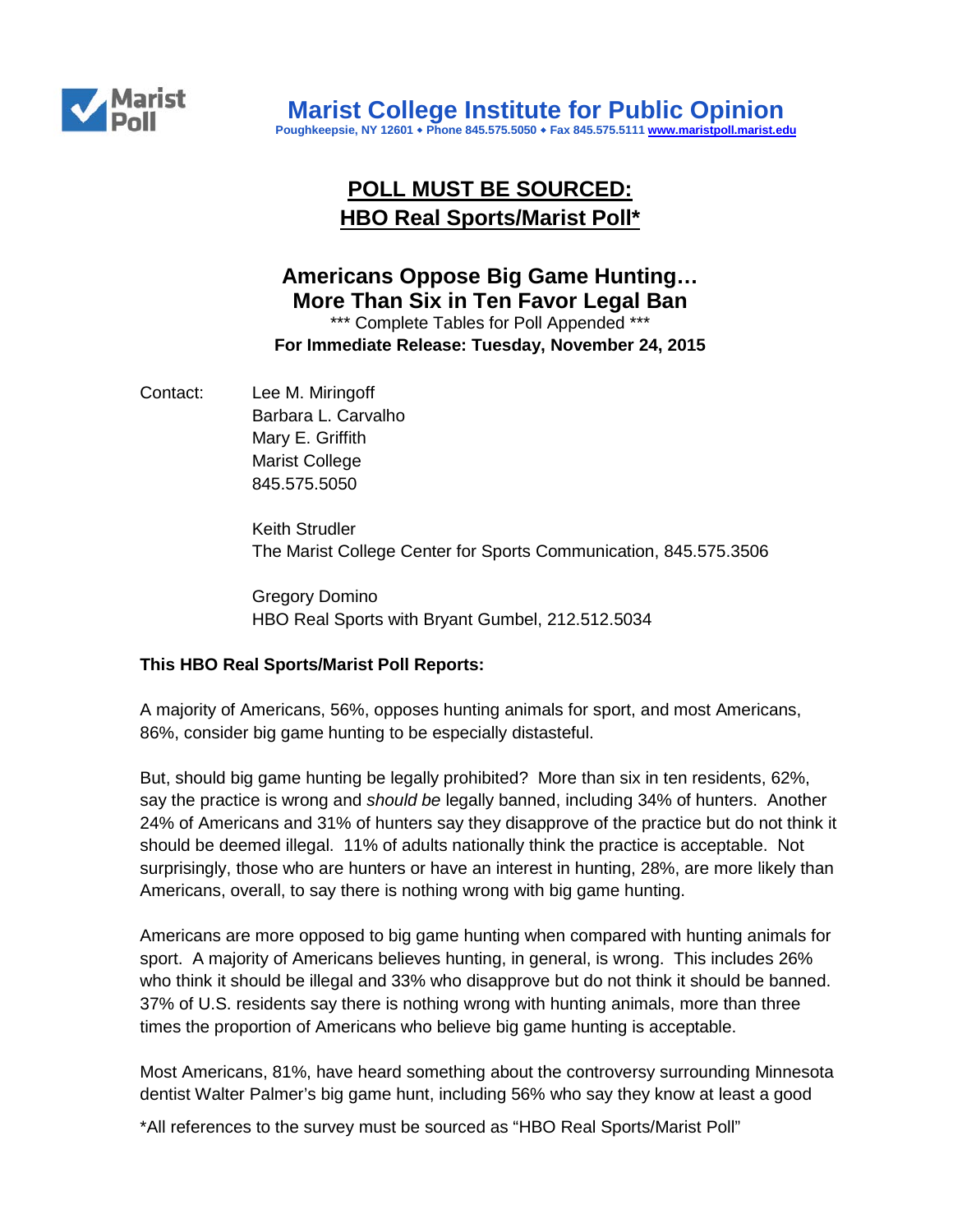amount about it. Dr. Palmer drew international attention after he killed an African lion who was collared and part of a study. Dr. Palmer maintains he was unaware that Cecil was a local favorite and relied on his guides to ensure a fair hunt. Do Americans think Palmer acted illegally? About one in three residents, 32%, says he did something illegal while an additional 41% believe his actions were unethical but not illegal. A notable 22% say the dentist did nothing wrong. Hunters, 42%, are nearly twice as likely as residents, overall, to report that Dr. Palmer's actions were acceptable.

Views on big game hunting are not absolute. Nearly four in ten opponents of the sport, 39%, say, if given the information that money paid for big game hunting would be allocated toward conservation efforts and to save animals that would otherwise have died, their view would change either a great deal, 10%, or somewhat, 29%.

How popular is hunting in the United States? More than one in ten Americans, 11%, reports they have hunted within the last couple of years. And, regardless of whether or not they have hunted, one in five Americans, 20%, have interest in the sport.

This HBO Real Sports/Marist Poll has been conducted in conjunction with the Marist College Center for Sports Communication.

"We are far more universally aligned against hunting big game animals than hunting for sport, both generally and in the specific case of Cecil the lion," says Keith Strudler, Director of the Marist College Center for Sports Communication. "We can see that national opinions on this sport are driven more by the type of animal than perhaps general notions of killing animals or even guns."

### **Poll points:**

- 56% of Americans either strongly oppose, 33%, or somewhat oppose, 23%, hunting animals for sport. 41% of adults either strongly favor it, 20%, or somewhat favor the practice, 21%.
- 86% of Americans disapprove of big game hunting. This includes 62% who think big game hunting is wrong and should be prohibited by law and 24% who personally disapprove of the practice but do not think it should be legally banned. 11% say this type of hunting is acceptable.
- Even three in four gun owners, 75%, and about two-thirds of hunters, 65%, are opposed to big game hunting, although, gun owners, 20%, and hunters, 28%, are more likely than Americans, overall, to think big game hunting is acceptable.
- Women, 68%, are more likely than men, 55%, to say big game hunting should be legally prohibited.
- Nearly six in ten adults nationally, 59%, think hunting animals for sport, in general, is unacceptable. Included here are 26% who say hunting should be prohibited by law and 33% who say they personally disapprove but do not think hunting should be illegal. 37% say it is an acceptable practice.

\*All references to the survey must be sourced as "HBO Real Sports/Marist Poll"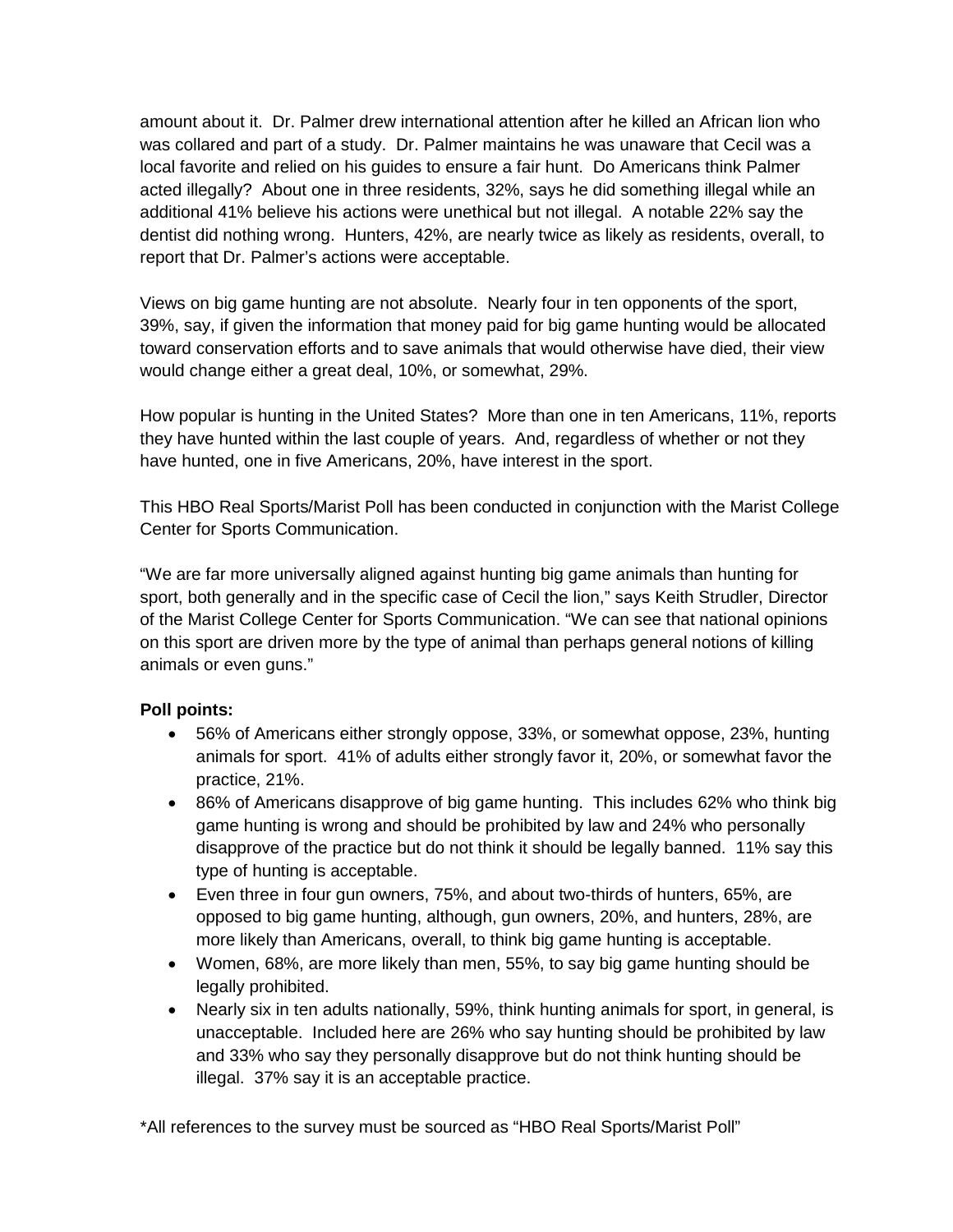- Men, 45%, are more likely than women, 30%, to believe there is nothing wrong with hunting.
- When it comes to the controversy surrounding Dr. Walter Palmer, most Americans, 81%, have heard about it. A majority of Americans, 56%, have heard either a great deal, 34%, or a good amount, 22%, about Palmer's hunt in Africa which resulted in the killing of Cecil the lion.
- 73% of Americans believe Palmer did something wrong during his big game hunt. Only 32% say he did something illegal. 41% report Palmer's actions were unethical but not illegal. A notable 22% think Dr. Palmer did nothing wrong.
- Hunters, 42%, and gun owners, 32%, are more likely than Americans, overall, to report Dr. Palmer did nothing wrong.
- If given the knowledge that money paid for big game hunts funded conservation efforts, 61% of Americans who oppose big game hunting say their opinion would not change. 10% say this information would alter their opinion a great deal, and 29% report it would change their view somewhat.
- 20% of Americans say they are interested in hunting as a sport, and 11% say they have been hunting in the past couple of years.
- Gun owners, 29%, are nearly three times as likely as Americans, overall, to say they have hunted recently.
- There is also a gender difference. 18% of men have participated in a hunt over the last couple of years compared with only 5% of women.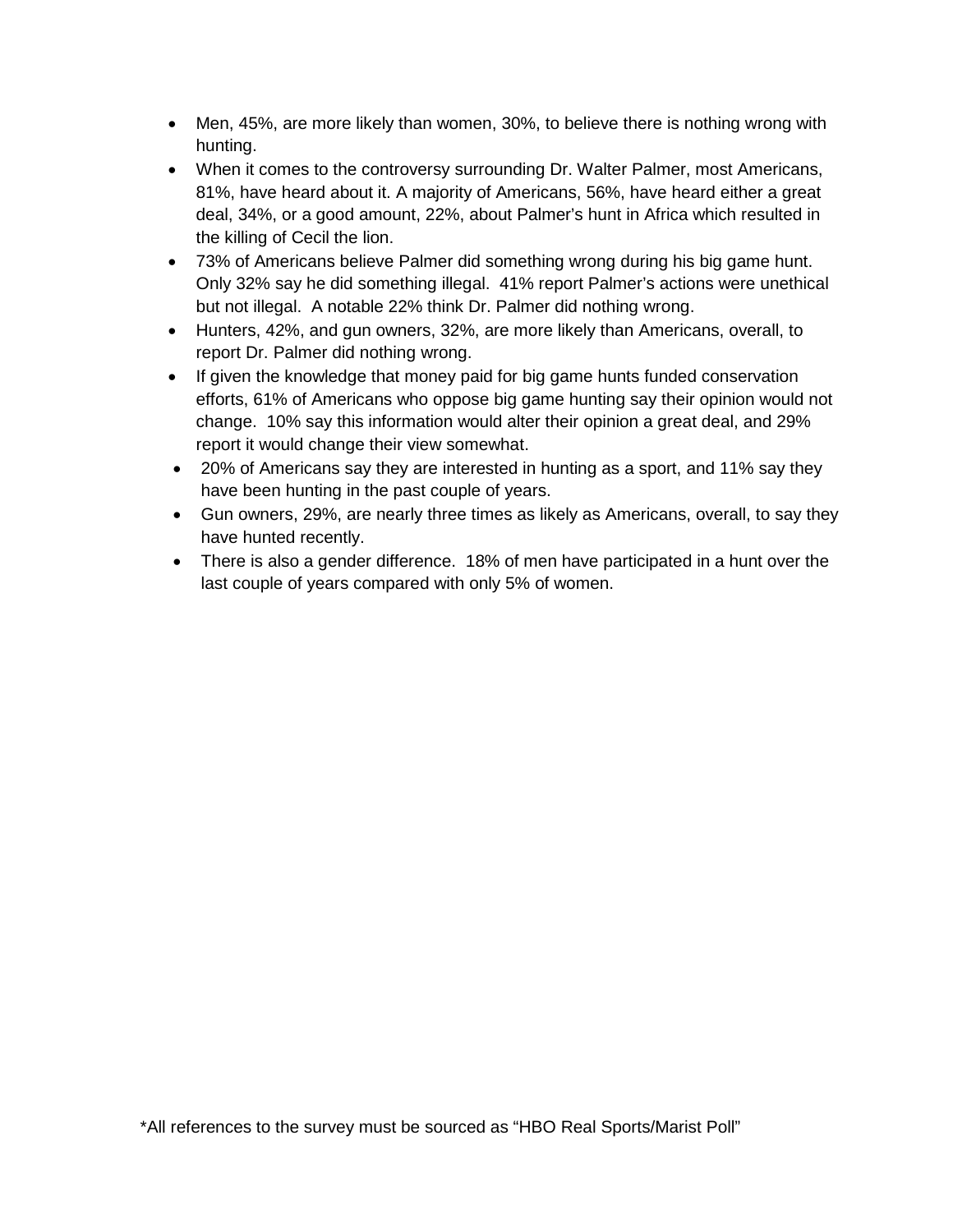#### **Nature of the Sample: HBO Real Sports/Marist Poll of 1,095 National Adults**

This survey of 1,095 adults was conducted October  $1<sup>st</sup>$  through October  $9<sup>th</sup>$ , 2015 by The Marist Poll sponsored in partnership with HBO Real Sports and The Marist College Center for Sports Communication. Adults 18 years of age and older residing in the continental United States were interviewed in English by telephone using live interviewers. Landline telephone numbers were randomly selected based upon a list of telephone exchanges from throughout the nation from ASDE Survey Sampler, Inc. The exchanges were selected to ensure that each region was represented in proportion to its population. Respondents in the household were randomly selected by first asking for the youngest male. To increase coverage, this landline sample was supplemented by respondents reached through random dialing of cell phone numbers from Survey Sampling International. The two samples were then combined and balanced to reflect the 2013 American Community Survey 1-year estimates for age, gender, income, race, and region. Results are statistically significant within ±3.0 percentage points. There are 277 gun owners and 414 gun owning households. The results for these subsets are statistically significant within ±5.9 percentage points and ±4.8 percentage points, respectively. There are 123 hunters and 252 hunters or adults who are interested in hunting. The results for these subsets are statistically significant within ±8.8 percentage points and ±6.2 percentage points, respectively. The error margin was not adjusted for sample weights and increases for cross-tabulations.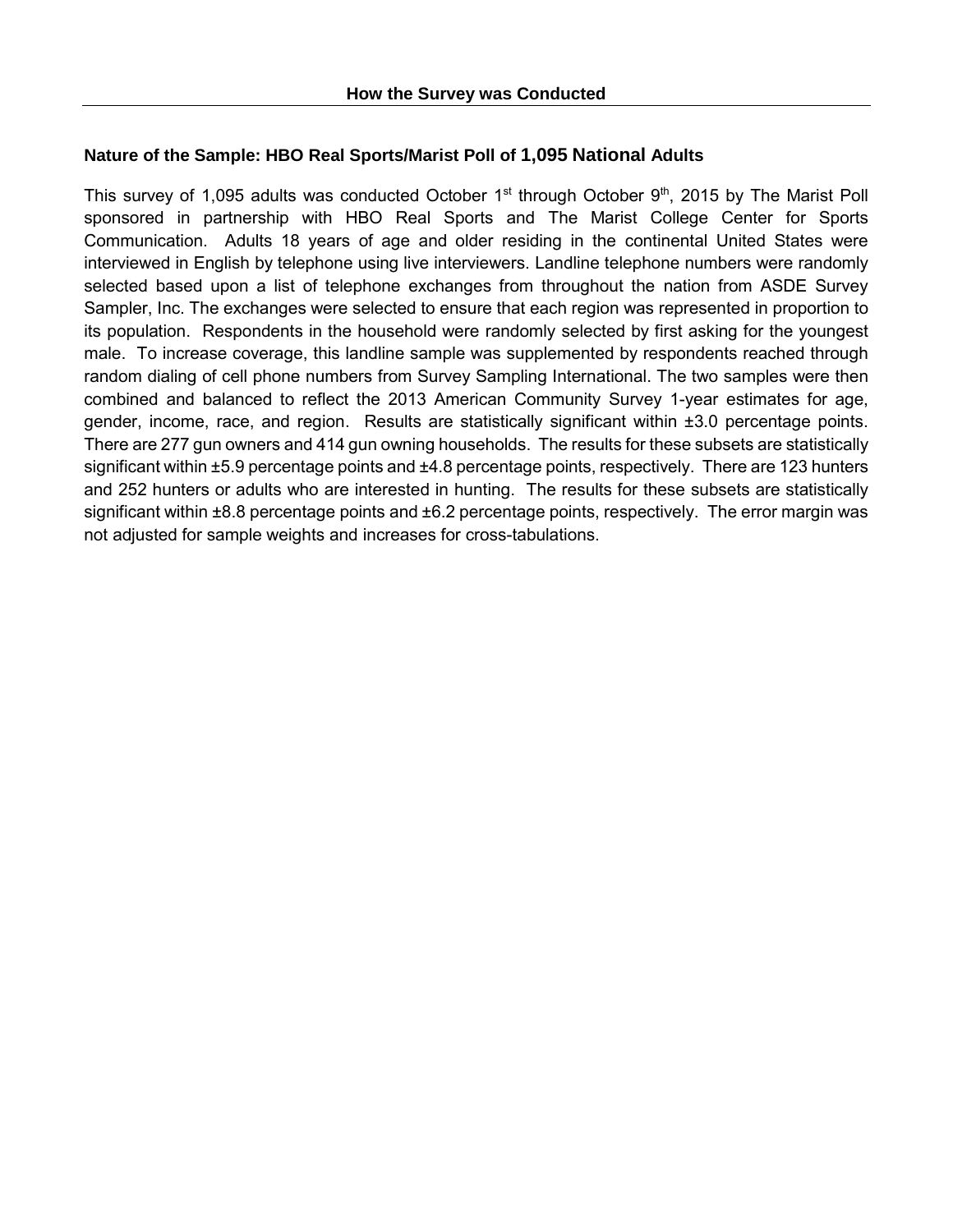|                                 | <b>Nature of the Sample</b> |                 |
|---------------------------------|-----------------------------|-----------------|
|                                 |                             | National Adults |
|                                 |                             | Col %           |
| <b>National Adults</b>          |                             | 100%            |
| Gun owners                      |                             | 25%             |
| Household with Gun Owner        |                             | 38%             |
| Hunters                         |                             | 11%             |
| Hunter or Interested in Hunting |                             | 23%             |
| Gender                          | Men                         | 49%             |
|                                 | Women                       | 51%             |
| Age                             | Under 45                    | 47%             |
|                                 | 45 or older                 | 53%             |
| Age                             | 18 to 29                    | 22%             |
|                                 | 30 to 44                    | 26%             |
|                                 | 45 to 59                    | 27%             |
|                                 | 60 or older                 | 26%             |
| Race                            | White                       | 62%             |
|                                 | African American            | 11%             |
|                                 | Latino                      | 14%             |
|                                 | Other                       | 12%             |
| Region                          | Northeast                   | 18%             |
|                                 | Midwest                     | 22%             |
|                                 | South                       | 37%             |
|                                 | West                        | 23%             |
| Household Income                | Less than \$50,000          | 48%             |
|                                 | \$50,000 or more            | 52%             |
| Education                       | Not college graduate        | 59%             |
|                                 | College graduate            | 41%             |
| Interview Type                  | Landline                    | 40%             |
|                                 | Cell phone                  | 60%             |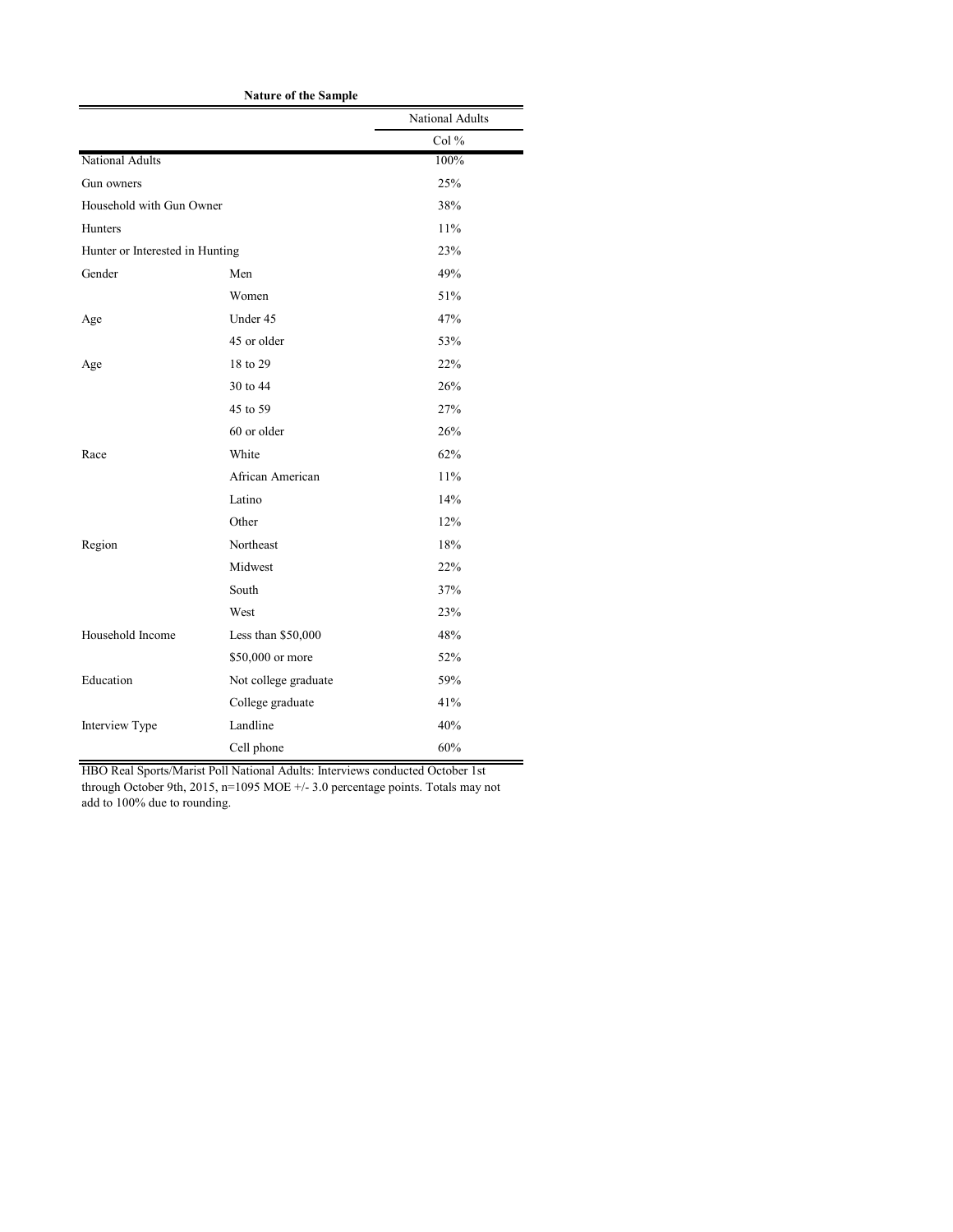#### HBO Real Sports/Marist Poll National Tables

|                                 |                      | National Adults                                                                                                                                                            |                                                                |       |       |       |  |
|---------------------------------|----------------------|----------------------------------------------------------------------------------------------------------------------------------------------------------------------------|----------------------------------------------------------------|-------|-------|-------|--|
|                                 |                      | Do you generally favor or oppose the hunting of animals for sport? [Do you <favor oppose=""> that strongly or do<br/>you <favor oppose=""> that somewhat?]</favor></favor> |                                                                |       |       |       |  |
|                                 |                      | Strongly favor                                                                                                                                                             | Somewhat favor<br>Strongly oppose<br>Unsure<br>Somewhat oppose |       |       |       |  |
|                                 |                      | Row %                                                                                                                                                                      | Row %                                                          | Row % | Row % | Row % |  |
| <b>National Adults</b>          |                      | 20%                                                                                                                                                                        | 21%                                                            | 23%   | 33%   | $4\%$ |  |
| Gun owners                      |                      | 38%                                                                                                                                                                        | 19%                                                            | 21%   | 19%   | 3%    |  |
| HH with Gun Owner               |                      | 35%                                                                                                                                                                        | 22%                                                            | 21%   | 19%   | 3%    |  |
| Hunters                         |                      | 69%                                                                                                                                                                        | 11%                                                            | 9%    | 11%   | $0\%$ |  |
| Hunter or Interested in Hunting |                      | 58%                                                                                                                                                                        | 21%                                                            | 13%   | 7%    | $1\%$ |  |
| Region                          | Northeast            | 17%                                                                                                                                                                        | 20%                                                            | 23%   | 35%   | 4%    |  |
|                                 | Midwest              | 24%                                                                                                                                                                        | 18%                                                            | 19%   | 32%   | 6%    |  |
|                                 | South                | 20%                                                                                                                                                                        | 22%                                                            | 22%   | 33%   | 3%    |  |
|                                 | West                 | 17%                                                                                                                                                                        | 21%                                                            | 27%   | 32%   | 4%    |  |
| Household Income                | Less than \$50,000   | 19%                                                                                                                                                                        | 18%                                                            | 20%   | 39%   | 4%    |  |
|                                 | \$50,000 or more     | 22%                                                                                                                                                                        | 23%                                                            | 24%   | 28%   | 3%    |  |
| Education                       | Not college graduate | 21%                                                                                                                                                                        | 18%                                                            | 23%   | 33%   | 5%    |  |
|                                 | College graduate     | 18%                                                                                                                                                                        | 24%                                                            | 23%   | 32%   | 2%    |  |
| Age                             | Under 45             | 17%                                                                                                                                                                        | 21%                                                            | 26%   | 32%   | 4%    |  |
|                                 | 45 or older          | 23%                                                                                                                                                                        | 20%                                                            | 19%   | 34%   | 4%    |  |
| Age                             | 18 to 29             | 16%                                                                                                                                                                        | 19%                                                            | 30%   | 33%   | 2%    |  |
|                                 | 30 to 44             | 18%                                                                                                                                                                        | 23%                                                            | 23%   | 31%   | 5%    |  |
|                                 | 45 to 59             | 25%                                                                                                                                                                        | 19%                                                            | 19%   | 33%   | 4%    |  |
|                                 | 60 or older          | 20%                                                                                                                                                                        | 21%                                                            | 20%   | 34%   | 4%    |  |
| Race                            | White                | 25%                                                                                                                                                                        | 22%                                                            | 22%   | 27%   | 4%    |  |
|                                 | African American     | 8%                                                                                                                                                                         | 13%                                                            | 32%   | 47%   | $1\%$ |  |
|                                 | Latino               | 15%                                                                                                                                                                        | 23%                                                            | 19%   | 42%   | 2%    |  |
| Gender                          | Men                  | 25%                                                                                                                                                                        | 22%                                                            | 24%   | 26%   | 3%    |  |
|                                 | Women                | 15%                                                                                                                                                                        | 20%                                                            | 22%   | 39%   | $5\%$ |  |
| Interview Type                  | Landline             | 19%                                                                                                                                                                        | 20%                                                            | 23%   | 33%   | 5%    |  |
|                                 | Cell phone           | 20%                                                                                                                                                                        | 21%                                                            | 23%   | 33%   | $3\%$ |  |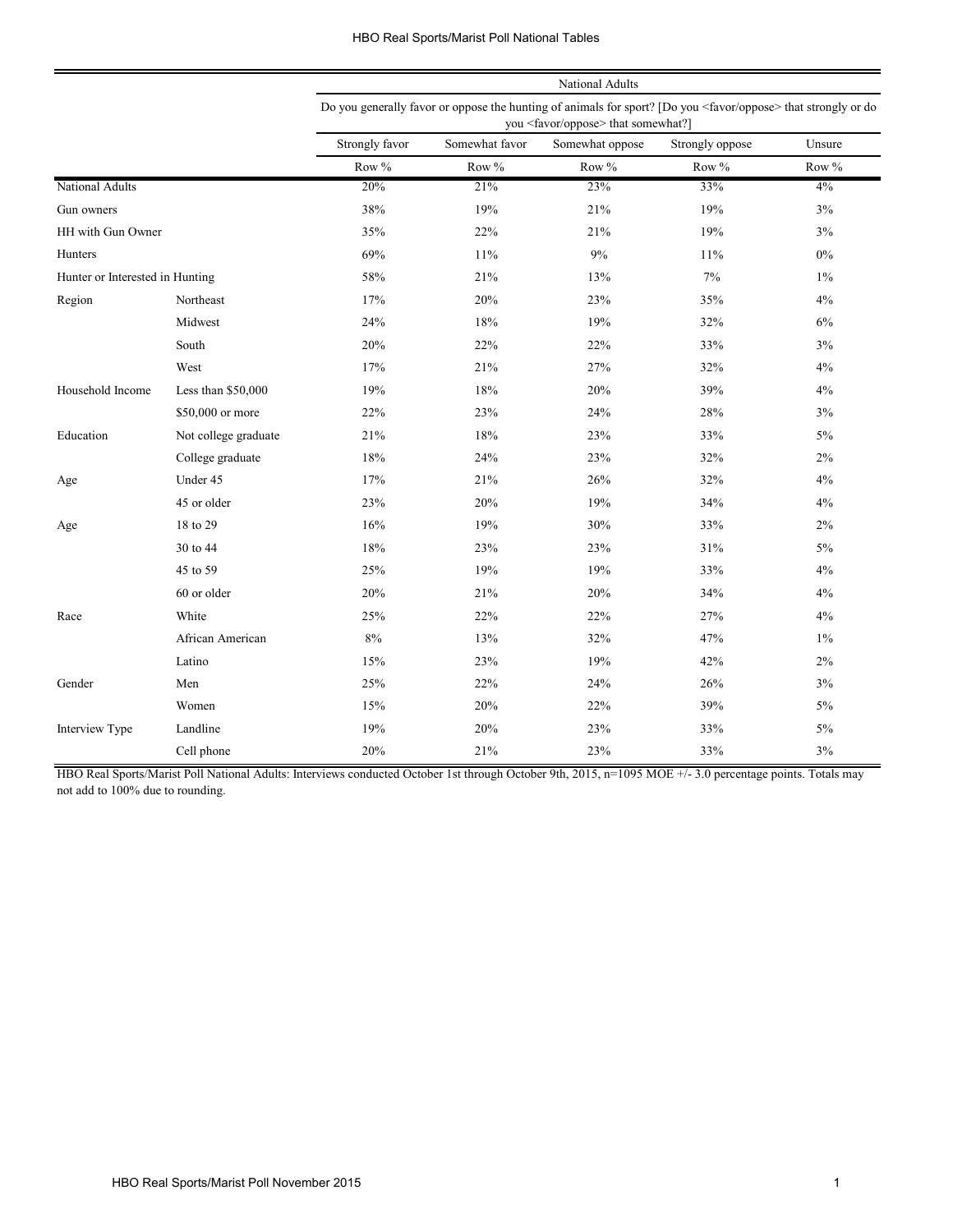|                   |                      | National Adults  |                                                                 |  |  |
|-------------------|----------------------|------------------|-----------------------------------------------------------------|--|--|
|                   |                      |                  | Have you, yourself gone hunting within the<br>last year or two? |  |  |
|                   |                      | Yes, have hunted | No, have not hunted                                             |  |  |
|                   |                      | Row %            | Row %                                                           |  |  |
| National Adults   |                      | 11%              | 89%                                                             |  |  |
| Gun owners        |                      | 29%              | 71%                                                             |  |  |
| HH with Gun Owner |                      | 25%              | 75%                                                             |  |  |
| Region            | Northeast            | 10%              | 90%                                                             |  |  |
|                   | Midwest              | 10%              | 90%                                                             |  |  |
|                   | South                | 13%              | 87%                                                             |  |  |
|                   | West                 | 12%              | 88%                                                             |  |  |
| Household Income  | Less than $$50,000$  | 9%               | 91%                                                             |  |  |
|                   | \$50,000 or more     | 15%              | 85%                                                             |  |  |
| Education         | Not college graduate | 12%              | 88%                                                             |  |  |
|                   | College graduate     | 10%              | 90%                                                             |  |  |
| Age               | Under 45             | 15%              | 85%                                                             |  |  |
|                   | 45 or older          | 8%               | 92%                                                             |  |  |
| Age               | 18 to 29             | 16%              | 84%                                                             |  |  |
|                   | 30 to 44             | 14%              | 86%                                                             |  |  |
|                   | 45 to 59             | 11%              | 89%                                                             |  |  |
|                   | 60 or older          | $5\%$            | 95%                                                             |  |  |
| Race              | White                | 13%              | 87%                                                             |  |  |
|                   | African American     | 7%               | 93%                                                             |  |  |
|                   | Latino               | 15%              | 85%                                                             |  |  |
| Gender            | Men                  | 18%              | 82%                                                             |  |  |
|                   | Women                | $5\%$            | 95%                                                             |  |  |
| Interview Type    | Landline             | 7%               | 93%                                                             |  |  |
|                   | Cell phone           | 14%              | 86%                                                             |  |  |

HBO Real Sports/Marist Poll National Adults: Interviews conducted October 1st through

October 9th, 2015, n=1095 MOE +/- 3.0 percentage points. Totals may not add to 100% due to rounding.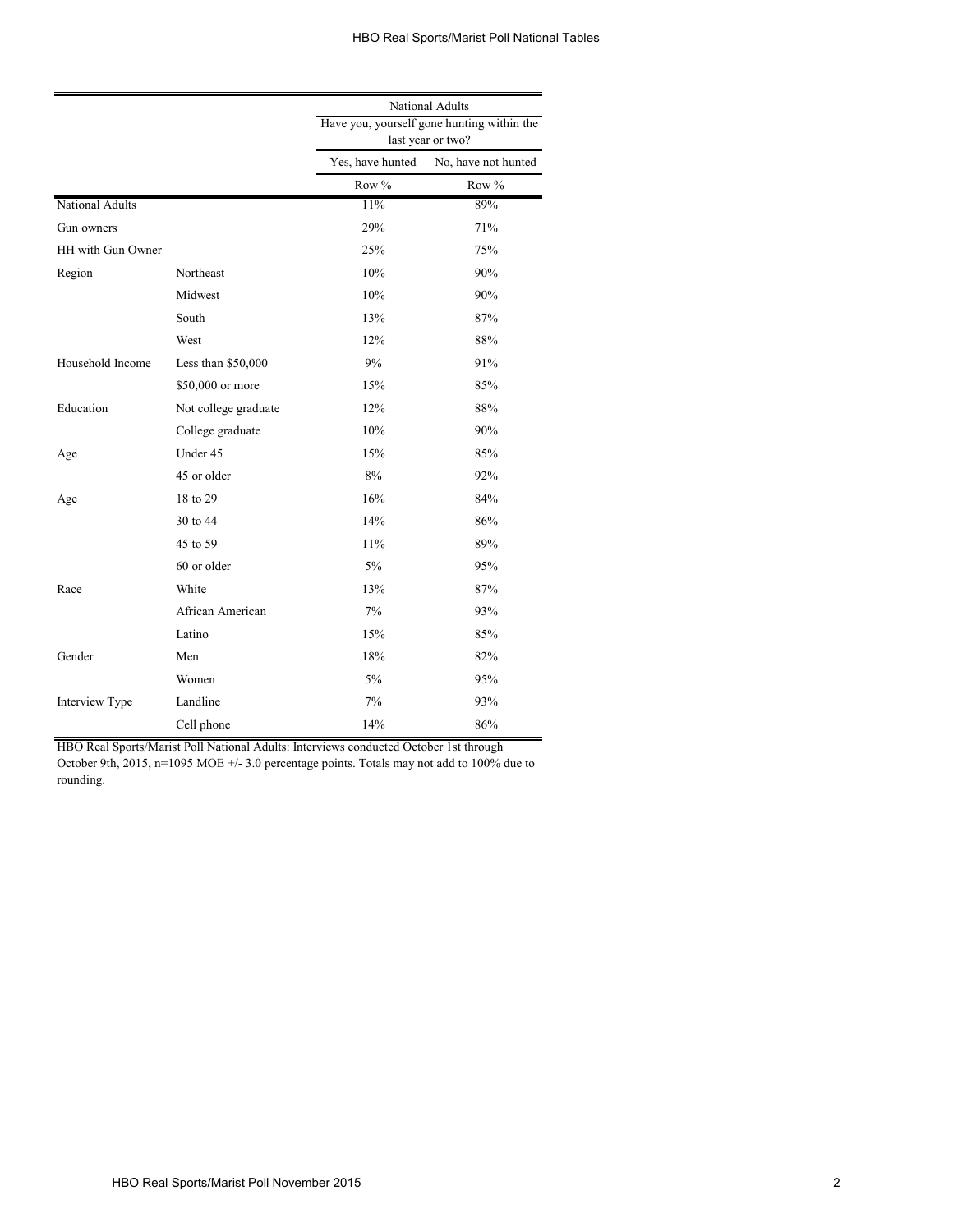|                   |                      | National Adults<br>Regardless of whether or not you hunt, is hunting for sport something you are very<br>interested in doing, interested in doing, not very interested in doing or not interested in<br>doing at all? |                     |                                 |                                   |  |
|-------------------|----------------------|-----------------------------------------------------------------------------------------------------------------------------------------------------------------------------------------------------------------------|---------------------|---------------------------------|-----------------------------------|--|
|                   |                      |                                                                                                                                                                                                                       |                     |                                 |                                   |  |
|                   |                      | Very interested in<br>doing                                                                                                                                                                                           | Interested in doing | Not very interested in<br>doing | Not interested in<br>doing at all |  |
|                   |                      | Row %                                                                                                                                                                                                                 | Row %               | Row %                           | Row %                             |  |
| National Adults   |                      | 7%                                                                                                                                                                                                                    | 13%                 | 15%                             | 65%                               |  |
| Gun owners        |                      | 16%                                                                                                                                                                                                                   | 25%                 | 17%                             | 42%                               |  |
| HH with Gun Owner |                      | 15%                                                                                                                                                                                                                   | 21%                 | 17%                             | 47%                               |  |
| Region            | Northeast            | 8%                                                                                                                                                                                                                    | 10%                 | 14%                             | 67%                               |  |
|                   | Midwest              | 7%                                                                                                                                                                                                                    | 14%                 | 14%                             | 65%                               |  |
|                   | South                | 8%                                                                                                                                                                                                                    | 15%                 | 15%                             | 62%                               |  |
|                   | West                 | 4%                                                                                                                                                                                                                    | 12%                 | 16%                             | 68%                               |  |
| Household Income  | Less than \$50,000   | 6%                                                                                                                                                                                                                    | 13%                 | 16%                             | 65%                               |  |
|                   | \$50,000 or more     | 8%                                                                                                                                                                                                                    | 13%                 | 15%                             | 63%                               |  |
| Education         | Not college graduate | 7%                                                                                                                                                                                                                    | 16%                 | 15%                             | 62%                               |  |
|                   | College graduate     | 6%                                                                                                                                                                                                                    | 10%                 | 14%                             | 69%                               |  |
| Age               | Under 45             | 9%                                                                                                                                                                                                                    | 14%                 | 18%                             | 58%                               |  |
|                   | 45 or older          | 5%                                                                                                                                                                                                                    | 12%                 | 12%                             | 71%                               |  |
| Age               | 18 to 29             | 9%                                                                                                                                                                                                                    | 16%                 | 21%                             | 55%                               |  |
|                   | 30 to 44             | 10%                                                                                                                                                                                                                   | 13%                 | 16%                             | 61%                               |  |
|                   | 45 to 59             | 6%                                                                                                                                                                                                                    | 15%                 | 13%                             | 67%                               |  |
|                   | 60 or older          | 4%                                                                                                                                                                                                                    | 10%                 | 12%                             | 74%                               |  |
| Race              | White                | 8%                                                                                                                                                                                                                    | 14%                 | 15%                             | 63%                               |  |
|                   | African American     | 6%                                                                                                                                                                                                                    | 10%                 | 9%                              | 74%                               |  |
|                   | Latino               | 8%                                                                                                                                                                                                                    | 16%                 | 13%                             | 63%                               |  |
| Gender            | Men                  | 12%                                                                                                                                                                                                                   | 18%                 | 20%                             | 50%                               |  |
|                   | Women                | 3%                                                                                                                                                                                                                    | 8%                  | 10%                             | 79%                               |  |
| Interview Type    | Landline             | 4%                                                                                                                                                                                                                    | 10%                 | 14%                             | 72%                               |  |
|                   | Cell phone           | 9%                                                                                                                                                                                                                    | 15%                 | 15%                             | 60%                               |  |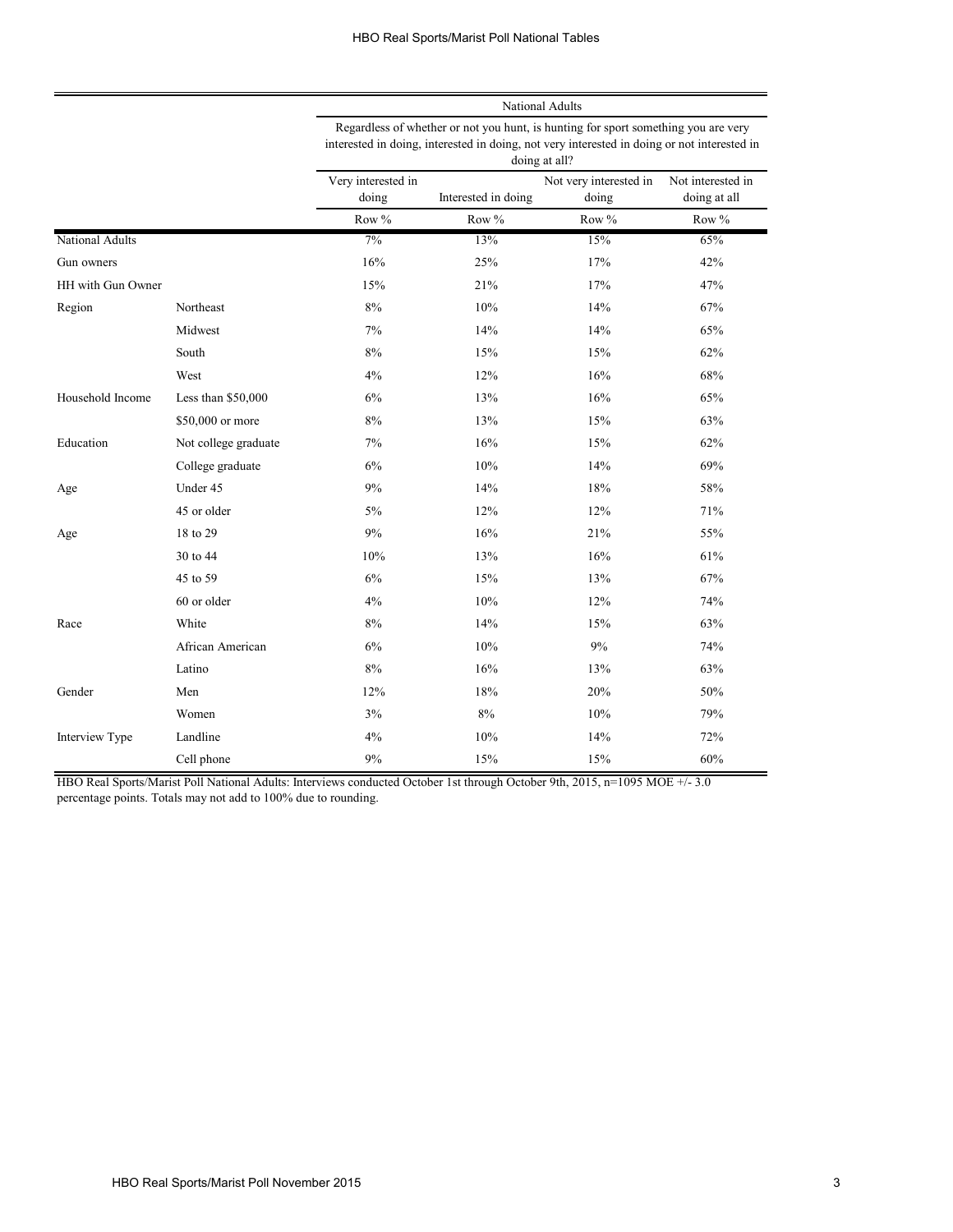|                                 |                      |                                                                                                                                                                                                                      |                                                        | National Adults |        |  |
|---------------------------------|----------------------|----------------------------------------------------------------------------------------------------------------------------------------------------------------------------------------------------------------------|--------------------------------------------------------|-----------------|--------|--|
|                                 |                      | Do you think hunting animals for sport is wrong and should be prohibited by law, is<br>something you personally disapprove of but don't feel it should be illegal, or it is<br>acceptable to hunt animals for sport? |                                                        |                 |        |  |
|                                 |                      | Wrong, should be<br>prohibited by law                                                                                                                                                                                | Disapprove, but don't<br>think it should be<br>illegal | Acceptable      | Unsure |  |
|                                 |                      | Row $%$                                                                                                                                                                                                              | Row $%$                                                | Row %           | Row %  |  |
| National Adults                 |                      | 26%                                                                                                                                                                                                                  | 33%                                                    | 37%             | 3%     |  |
| Gun owners                      |                      | 16%                                                                                                                                                                                                                  | 27%                                                    | 54%             | 3%     |  |
| HH with Gun Owner               |                      | 17%                                                                                                                                                                                                                  | 28%                                                    | 52%             | 3%     |  |
| Hunters                         |                      | 12%                                                                                                                                                                                                                  | 14%                                                    | 71%             | 3%     |  |
| Hunter or Interested in Hunting |                      | $8\%$                                                                                                                                                                                                                | 15%                                                    | 73%             | 3%     |  |
| Region                          | Northeast            | 28%                                                                                                                                                                                                                  | 33%                                                    | 36%             | 3%     |  |
|                                 | Midwest              | 30%                                                                                                                                                                                                                  | 30%                                                    | 38%             | 3%     |  |
|                                 | South                | 24%                                                                                                                                                                                                                  | 33%                                                    | 40%             | 3%     |  |
|                                 | West                 | 25%                                                                                                                                                                                                                  | 39%                                                    | 34%             | 3%     |  |
| Household Income                | Less than $$50,000$  | 33%                                                                                                                                                                                                                  | 31%                                                    | 33%             | 3%     |  |
|                                 | \$50,000 or more     | 22%                                                                                                                                                                                                                  | 35%                                                    | 42%             | 2%     |  |
| Education                       | Not college graduate | 28%                                                                                                                                                                                                                  | 33%                                                    | 36%             | 4%     |  |
|                                 | College graduate     | 23%                                                                                                                                                                                                                  | 36%                                                    | 39%             | 2%     |  |
| Age                             | Under 45             | 28%                                                                                                                                                                                                                  | 33%                                                    | 36%             | 4%     |  |
|                                 | 45 or older          | 25%                                                                                                                                                                                                                  | 34%                                                    | 39%             | 2%     |  |
| Age                             | 18 to 29             | 27%                                                                                                                                                                                                                  | 37%                                                    | 34%             | 2%     |  |
|                                 | 30 to 44             | 29%                                                                                                                                                                                                                  | 29%                                                    | 37%             | 5%     |  |
|                                 | 45 to 59             | 27%                                                                                                                                                                                                                  | 32%                                                    | 39%             | 2%     |  |
|                                 | 60 or older          | 23%                                                                                                                                                                                                                  | 36%                                                    | 39%             | 2%     |  |
| Race                            | White                | 20%                                                                                                                                                                                                                  | 32%                                                    | 45%             | 3%     |  |
|                                 | African American     | 43%                                                                                                                                                                                                                  | 35%                                                    | 21%             | $1\%$  |  |
|                                 | Latino               | 36%                                                                                                                                                                                                                  | 35%                                                    | 27%             | 2%     |  |
| Gender                          | Men                  | 20%                                                                                                                                                                                                                  | 33%                                                    | 45%             | 2%     |  |
|                                 | Women                | 32%                                                                                                                                                                                                                  | 34%                                                    | 30%             | 4%     |  |
| Interview Type                  | Landline             | 27%                                                                                                                                                                                                                  | 33%                                                    | 37%             | 3%     |  |
|                                 | Cell phone           | 26%                                                                                                                                                                                                                  | 34%                                                    | 38%             | 3%     |  |

HBO Real Sports/Marist Poll National Adults: Interviews conducted October 1st through October 9th, 2015, n=1095 MOE +/- 3.0

percentage points. Totals may not add to 100% due to rounding.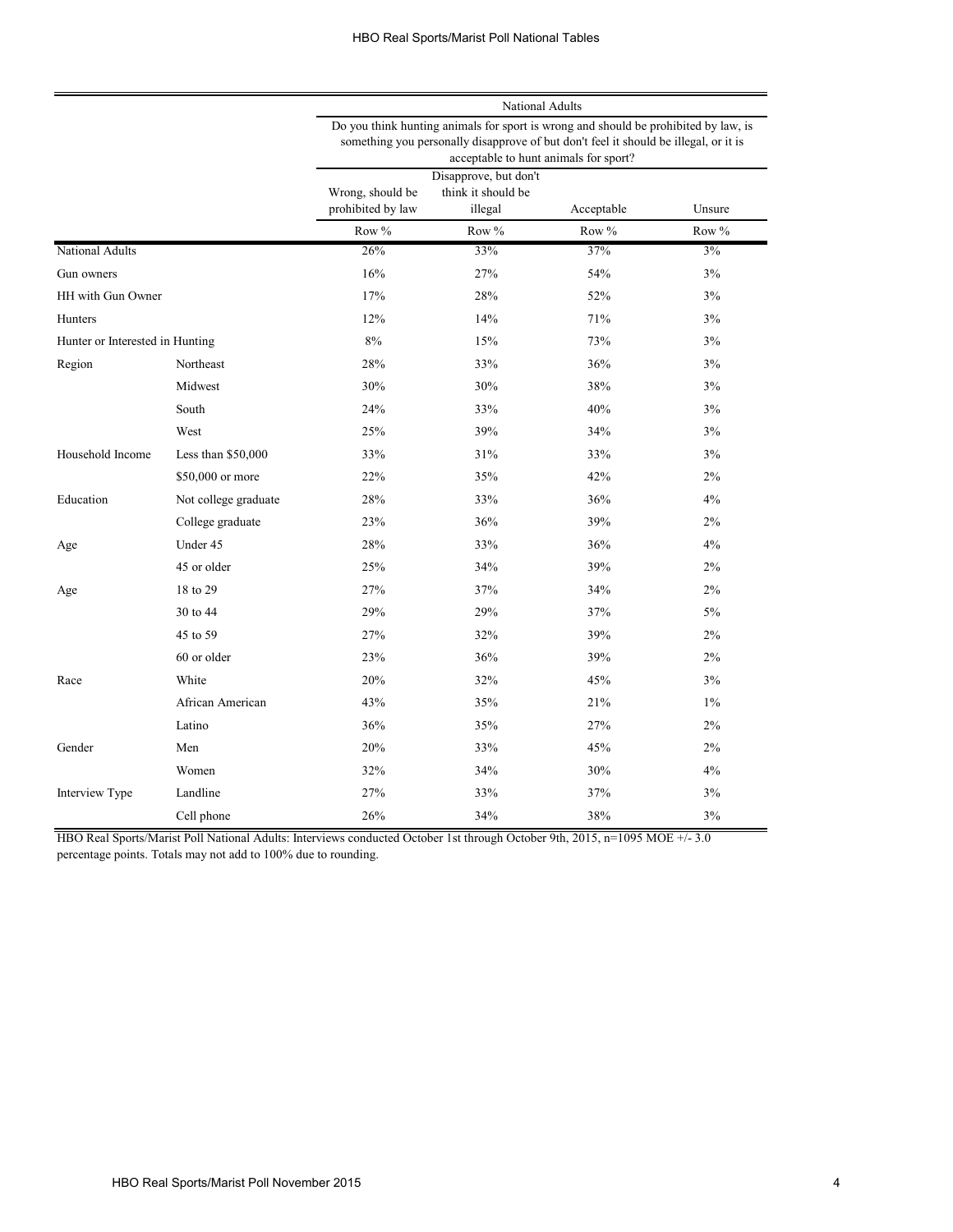National Adults

| What about big game hunting, do you think hunting big game such as lions and                  |
|-----------------------------------------------------------------------------------------------|
| elephants for sport is wrong and should be prohibited by law, is something you                |
| personally disapprove of but don't feel it should be illegal, or it is acceptable to hunt big |
| game for sport?                                                                               |

|                                 |                      | $5univ$ ror opone.<br>Disapprove, but don't<br>Wrong, should be<br>think it should be<br>prohibited by law<br>Acceptable<br>illegal |       |        | Unsure |
|---------------------------------|----------------------|-------------------------------------------------------------------------------------------------------------------------------------|-------|--------|--------|
|                                 |                      | Row %                                                                                                                               | Row % | Row %  | Row %  |
| National Adults                 |                      | 62%                                                                                                                                 | 24%   | 11%    | 4%     |
| Gun owners                      |                      | 48%                                                                                                                                 | 27%   | 20%    | 5%     |
| HH with Gun Owner               |                      | 51%                                                                                                                                 | 27%   | 18%    | 5%     |
| Hunters                         |                      | 34%                                                                                                                                 | 31%   | 28%    | 7%     |
| Hunter or Interested in Hunting |                      | 37%                                                                                                                                 | 30%   | 28%    | $5\%$  |
| Region                          | Northeast            | 68%                                                                                                                                 | 23%   | 8%     | $1\%$  |
|                                 | Midwest              | 61%                                                                                                                                 | 21%   | 13%    | 4%     |
|                                 | South                | 59%                                                                                                                                 | 23%   | 11%    | 6%     |
|                                 | West                 | 62%                                                                                                                                 | 26%   | $10\%$ | $2\%$  |
| Household Income                | Less than \$50,000   | 64%                                                                                                                                 | 23%   | 9%     | 4%     |
|                                 | \$50,000 or more     | 61%                                                                                                                                 | 24%   | 13%    | $2\%$  |
| Education                       | Not college graduate | 57%                                                                                                                                 | 27%   | 11%    | 5%     |
|                                 | College graduate     | 68%                                                                                                                                 | 19%   | 10%    | 3%     |
| Age                             | Under 45             | 62%                                                                                                                                 | 24%   | 10%    | 4%     |
|                                 | 45 or older          | 62%                                                                                                                                 | 23%   | 11%    | 4%     |
| Age                             | 18 to 29             | 68%                                                                                                                                 | 23%   | 6%     | 3%     |
|                                 | 30 to 44             | 57%                                                                                                                                 | 25%   | 14%    | 5%     |
|                                 | 45 to 59             | 64%                                                                                                                                 | 24%   | 10%    | 3%     |
|                                 | 60 or older          | 59%                                                                                                                                 | 23%   | 12%    | 5%     |
| Race                            | White                | 58%                                                                                                                                 | 24%   | 12%    | 5%     |
|                                 | African American     | 73%                                                                                                                                 | 15%   | 10%    | 2%     |
|                                 | Latino               | 66%                                                                                                                                 | 26%   | $8\%$  | $0\%$  |
| Gender                          | Men                  | 55%                                                                                                                                 | 26%   | 15%    | 4%     |
|                                 | Women                | 68%                                                                                                                                 | 21%   | 7%     | 4%     |
| Interview Type                  | Landline             | 60%                                                                                                                                 | 24%   | 10%    | 5%     |
|                                 | Cell phone           | 63%                                                                                                                                 | 23%   | 11%    | 3%     |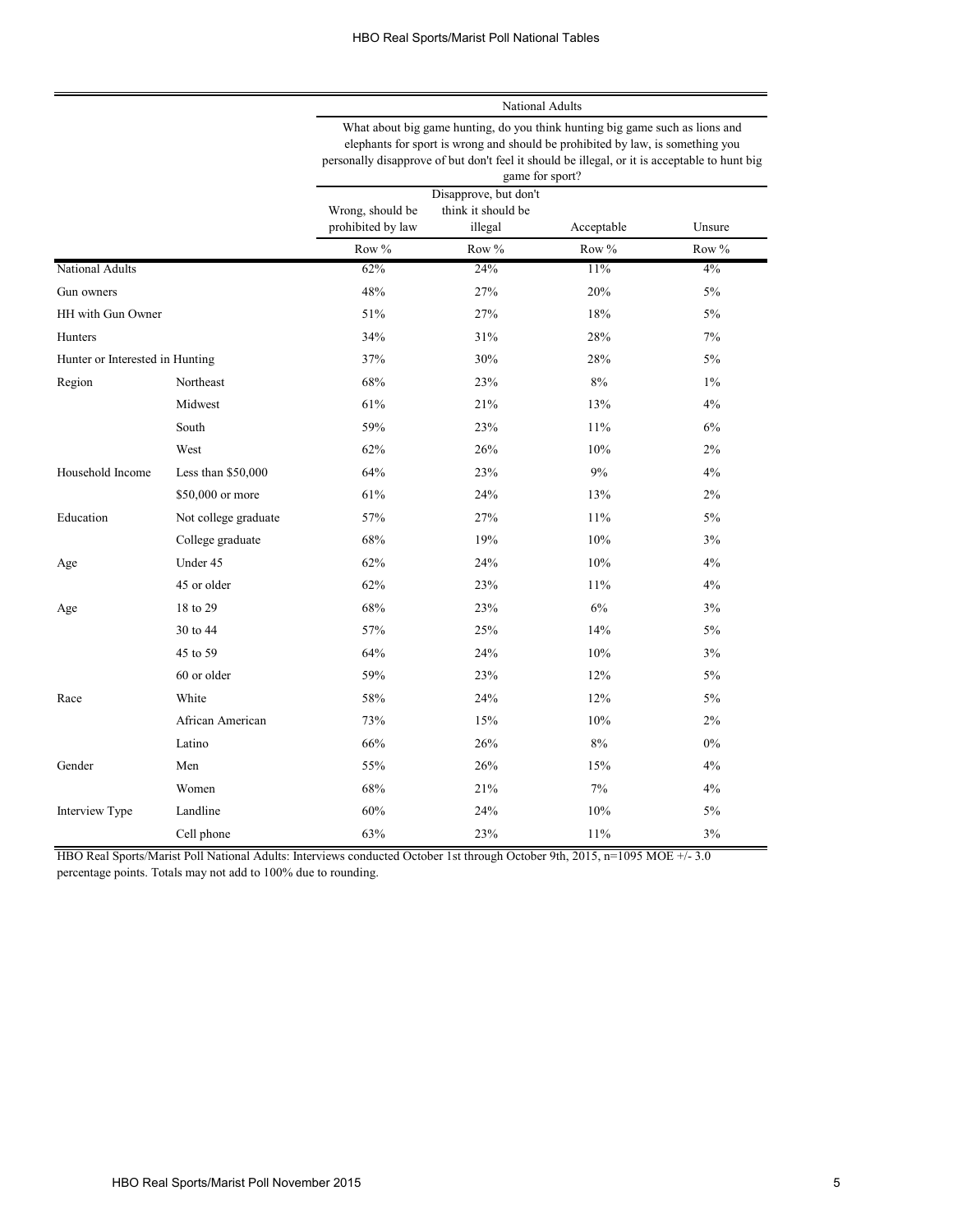|                                 |                      | National Adults                                                                                                                                                                  |               |          |                |  |
|---------------------------------|----------------------|----------------------------------------------------------------------------------------------------------------------------------------------------------------------------------|---------------|----------|----------------|--|
|                                 |                      | Have you heard a great deal, a good amount, a little or nothing at all about Minnesota<br>dentist Walter Palmer's hunt in Africa that resulted in the killing of Cecil the lion? |               |          |                |  |
|                                 |                      | A great deal                                                                                                                                                                     | A good amount | A little | Nothing at all |  |
|                                 |                      | Row %                                                                                                                                                                            | Row %         | Row %    | Row %          |  |
| National Adults                 |                      | 34%                                                                                                                                                                              | 22%           | 25%      | 18%            |  |
| Gun owners                      |                      | 41%                                                                                                                                                                              | 24%           | 20%      | 15%            |  |
| HH with Gun Owner               |                      | 40%                                                                                                                                                                              | 24%           | 22%      | 15%            |  |
| Hunters                         |                      | 40%                                                                                                                                                                              | 26%           | 20%      | 14%            |  |
| Hunter or Interested in Hunting |                      | 37%                                                                                                                                                                              | 24%           | 23%      | 16%            |  |
| Region                          | Northeast            | 39%                                                                                                                                                                              | 20%           | 24%      | 16%            |  |
|                                 | Midwest              | 32%                                                                                                                                                                              | 23%           | 25%      | 20%            |  |
|                                 | South                | 36%                                                                                                                                                                              | 19%           | 25%      | 20%            |  |
|                                 | West                 | 30%                                                                                                                                                                              | 27%           | 27%      | 16%            |  |
| Household Income                | Less than $$50,000$  | 30%                                                                                                                                                                              | 21%           | 23%      | 26%            |  |
|                                 | \$50,000 or more     | 41%                                                                                                                                                                              | 24%           | 26%      | 10%            |  |
| Education                       | Not college graduate | 28%                                                                                                                                                                              | 21%           | 26%      | 25%            |  |
|                                 | College graduate     | 44%                                                                                                                                                                              | 24%           | 25%      | 8%             |  |
| Age                             | Under 45             | 30%                                                                                                                                                                              | 22%           | 27%      | 21%            |  |
|                                 | 45 or older          | 39%                                                                                                                                                                              | 22%           | 23%      | 16%            |  |
| Age                             | 18 to 29             | 25%                                                                                                                                                                              | 22%           | 23%      | 30%            |  |
|                                 | 30 to 44             | 33%                                                                                                                                                                              | 22%           | 31%      | 14%            |  |
|                                 | 45 to 59             | 39%                                                                                                                                                                              | 21%           | 22%      | 18%            |  |
|                                 | 60 or older          | 38%                                                                                                                                                                              | 23%           | 25%      | 14%            |  |
| Race                            | White                | 37%                                                                                                                                                                              | 22%           | 26%      | 14%            |  |
|                                 | African American     | 31%                                                                                                                                                                              | 15%           | 23%      | 31%            |  |
|                                 | Latino               | 36%                                                                                                                                                                              | 22%           | 20%      | 22%            |  |
| Gender                          | Men                  | 35%                                                                                                                                                                              | 20%           | 27%      | 18%            |  |
|                                 | Women                | 33%                                                                                                                                                                              | 24%           | 24%      | 19%            |  |
| Interview Type                  | Landline             | 38%                                                                                                                                                                              | 21%           | 24%      | 17%            |  |
|                                 | Cell phone           | 32%                                                                                                                                                                              | 22%           | 26%      | 19%            |  |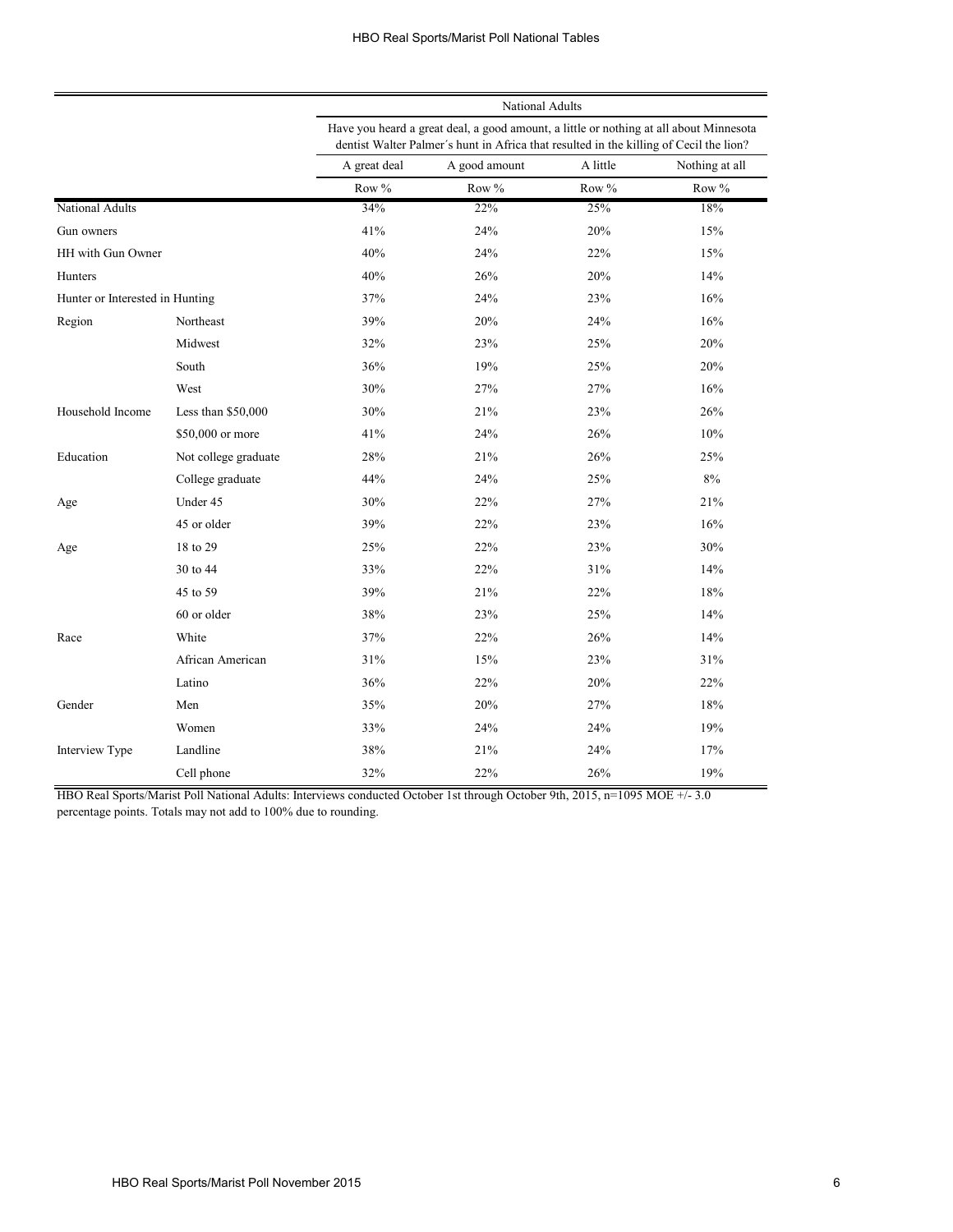National Adults

|                                 |                      | Minnesota dentist Walter Palmer says he did not know until after the hunt that Cecil, the<br>lion he killed, was a local favorite and collared as part of a study. He says he relied on<br>local professional guides to ensure a legal hunt. Do you think the dentist did something<br>illegal, something unethical, but not illegal, or did nothing wrong? |                                                                               |       |       |  |
|---------------------------------|----------------------|-------------------------------------------------------------------------------------------------------------------------------------------------------------------------------------------------------------------------------------------------------------------------------------------------------------------------------------------------------------|-------------------------------------------------------------------------------|-------|-------|--|
|                                 |                      | Did something illegal                                                                                                                                                                                                                                                                                                                                       | Did something<br>unethical, but not<br>Did nothing wrong<br>Unsure<br>illegal |       |       |  |
|                                 |                      | Row %                                                                                                                                                                                                                                                                                                                                                       | Row %                                                                         | Row % | Row % |  |
| National Adults                 |                      | 32%                                                                                                                                                                                                                                                                                                                                                         | 41%                                                                           | 22%   | 5%    |  |
| Gun owners                      |                      | 25%                                                                                                                                                                                                                                                                                                                                                         | 39%                                                                           | 32%   | 4%    |  |
| HH with Gun Owner               |                      | 25%                                                                                                                                                                                                                                                                                                                                                         | 40%                                                                           | 30%   | 4%    |  |
| Hunters                         |                      | 24%                                                                                                                                                                                                                                                                                                                                                         | 29%                                                                           | 42%   | 5%    |  |
| Hunter or Interested in Hunting |                      | 24%                                                                                                                                                                                                                                                                                                                                                         | 33%                                                                           | 38%   | 6%    |  |
| Region                          | Northeast            | 33%                                                                                                                                                                                                                                                                                                                                                         | 41%                                                                           | 21%   | 5%    |  |
|                                 | Midwest              | 30%                                                                                                                                                                                                                                                                                                                                                         | 38%                                                                           | 26%   | 6%    |  |
|                                 | South                | 30%                                                                                                                                                                                                                                                                                                                                                         | 40%                                                                           | 25%   | 5%    |  |
|                                 | West                 | 34%                                                                                                                                                                                                                                                                                                                                                         | 47%                                                                           | 16%   | 3%    |  |
| Household Income                | Less than $$50,000$  | 36%                                                                                                                                                                                                                                                                                                                                                         | 41%                                                                           | 17%   | 6%    |  |
|                                 | \$50,000 or more     | 28%                                                                                                                                                                                                                                                                                                                                                         | 42%                                                                           | 27%   | 3%    |  |
| Education                       | Not college graduate | 31%                                                                                                                                                                                                                                                                                                                                                         | 42%                                                                           | 22%   | 5%    |  |
|                                 | College graduate     | 34%                                                                                                                                                                                                                                                                                                                                                         | 41%                                                                           | 22%   | 3%    |  |
| Age                             | Under 45             | 36%                                                                                                                                                                                                                                                                                                                                                         | 42%                                                                           | 19%   | 4%    |  |
|                                 | 45 or older          | 28%                                                                                                                                                                                                                                                                                                                                                         | 41%                                                                           | 25%   | 6%    |  |
| Age                             | 18 to 29             | 43%                                                                                                                                                                                                                                                                                                                                                         | 43%                                                                           | 10%   | 3%    |  |
|                                 | 30 to 44             | 30%                                                                                                                                                                                                                                                                                                                                                         | 40%                                                                           | 26%   | 4%    |  |
|                                 | 45 to 59             | 29%                                                                                                                                                                                                                                                                                                                                                         | 42%                                                                           | 23%   | 5%    |  |
|                                 | 60 or older          | 26%                                                                                                                                                                                                                                                                                                                                                         | 40%                                                                           | 27%   | 7%    |  |
| Race                            | White                | 28%                                                                                                                                                                                                                                                                                                                                                         | 43%                                                                           | 24%   | 5%    |  |
|                                 | African American     | 42%                                                                                                                                                                                                                                                                                                                                                         | 31%                                                                           | 24%   | 2%    |  |
|                                 | Latino               | 38%                                                                                                                                                                                                                                                                                                                                                         | 42%                                                                           | 16%   | 3%    |  |
| Gender                          | Men                  | 30%                                                                                                                                                                                                                                                                                                                                                         | 37%                                                                           | 27%   | 5%    |  |
|                                 | Women                | 33%                                                                                                                                                                                                                                                                                                                                                         | 45%                                                                           | 17%   | 5%    |  |
| Interview Type                  | Landline             | 28%                                                                                                                                                                                                                                                                                                                                                         | 43%                                                                           | 23%   | 6%    |  |
|                                 | Cell phone           | 34%                                                                                                                                                                                                                                                                                                                                                         | 40%                                                                           | 22%   | 4%    |  |